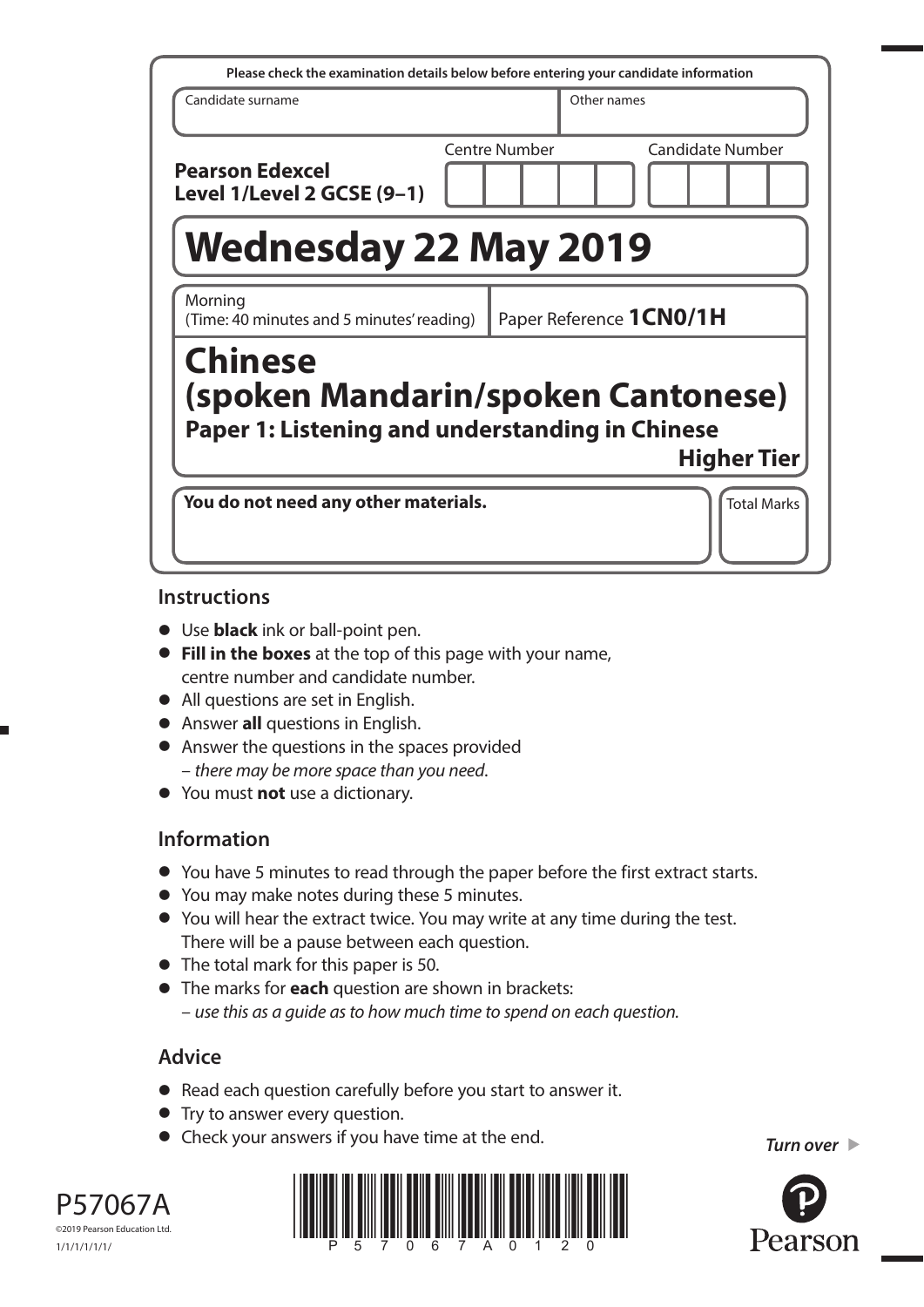#### **Answer ALL questions. Write your answers in the spaces provided.**

#### Some questions must be answered with a cross in a box  $\boxtimes$ . If you change your mind about an answer, put a line through the box  $\boxtimes$  and then mark your new answer with a cross  $\boxtimes$ .

#### **School trip**

**1** Simon is describing his experiences in Qingdao to his classmates.

 Listen to the recording and complete the sentences by choosing a word or words from the box. There are words that you will not use.

| May  | short                                                                    | location | bad         |
|------|--------------------------------------------------------------------------|----------|-------------|
| ZOO  | airport                                                                  | tall     | April       |
| good | restaurant                                                               | pandas   | city centre |
|      |                                                                          |          |             |
|      |                                                                          |          |             |
|      | (a) They spent the first night in a hotel in the $\Box$                  |          |             |
|      | (b) The hotel __________________________________ was very disappointing. |          |             |
|      |                                                                          |          |             |
|      |                                                                          |          |             |
|      | (e) He really liked the ________________________________.                |          |             |

## **(Total for Question 1 = 5 marks)**

**DO NOTWRITEIN FIRSTREA** 

DO NOTWRITE IN THIS AREA

DO NOT WRITE IN THIS AREA

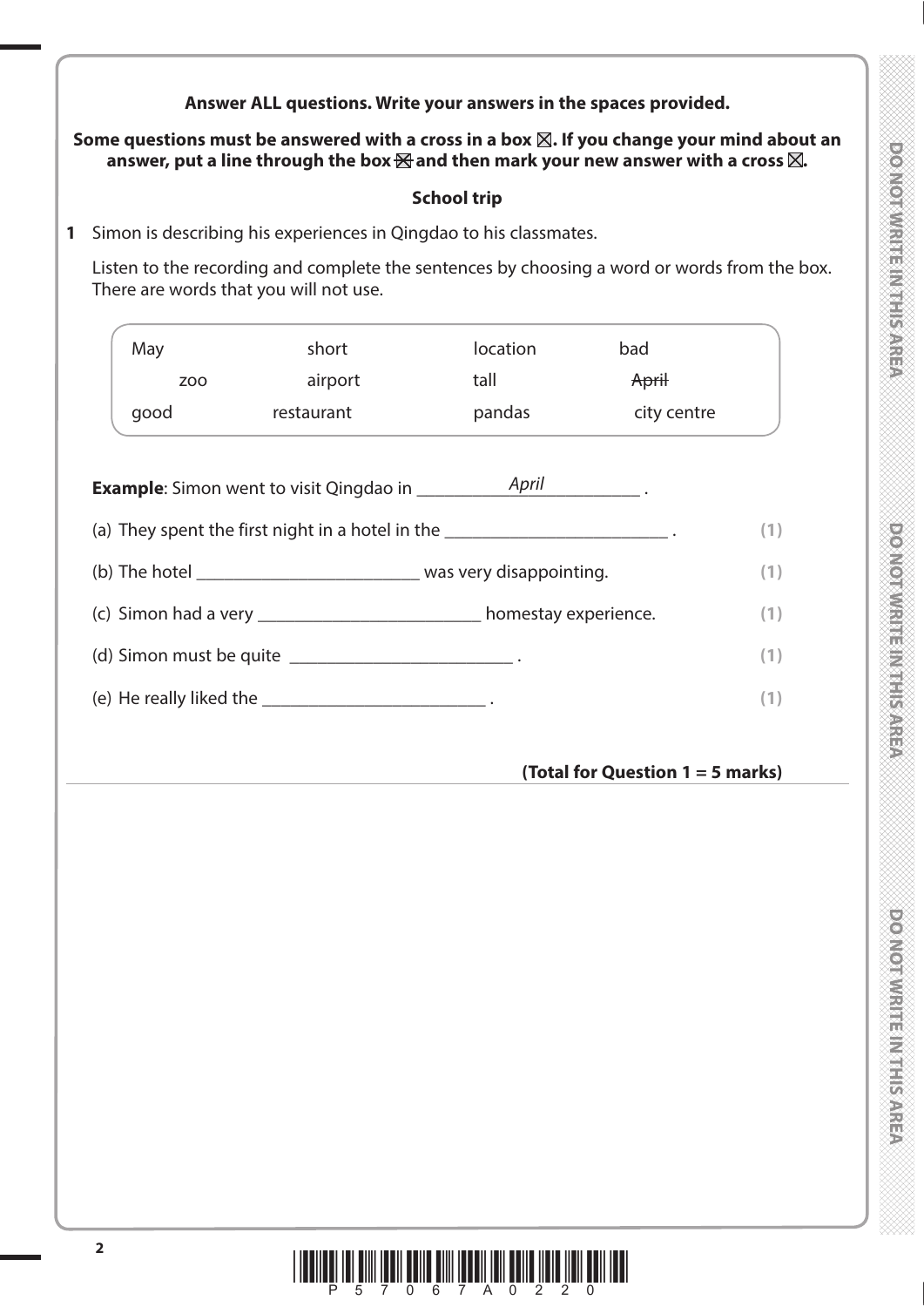**DONOTWRITE INTHISAREA** 

#### **BLANK PAGE QUESTION 2 BEGINS ON THE NEXT PAGE**

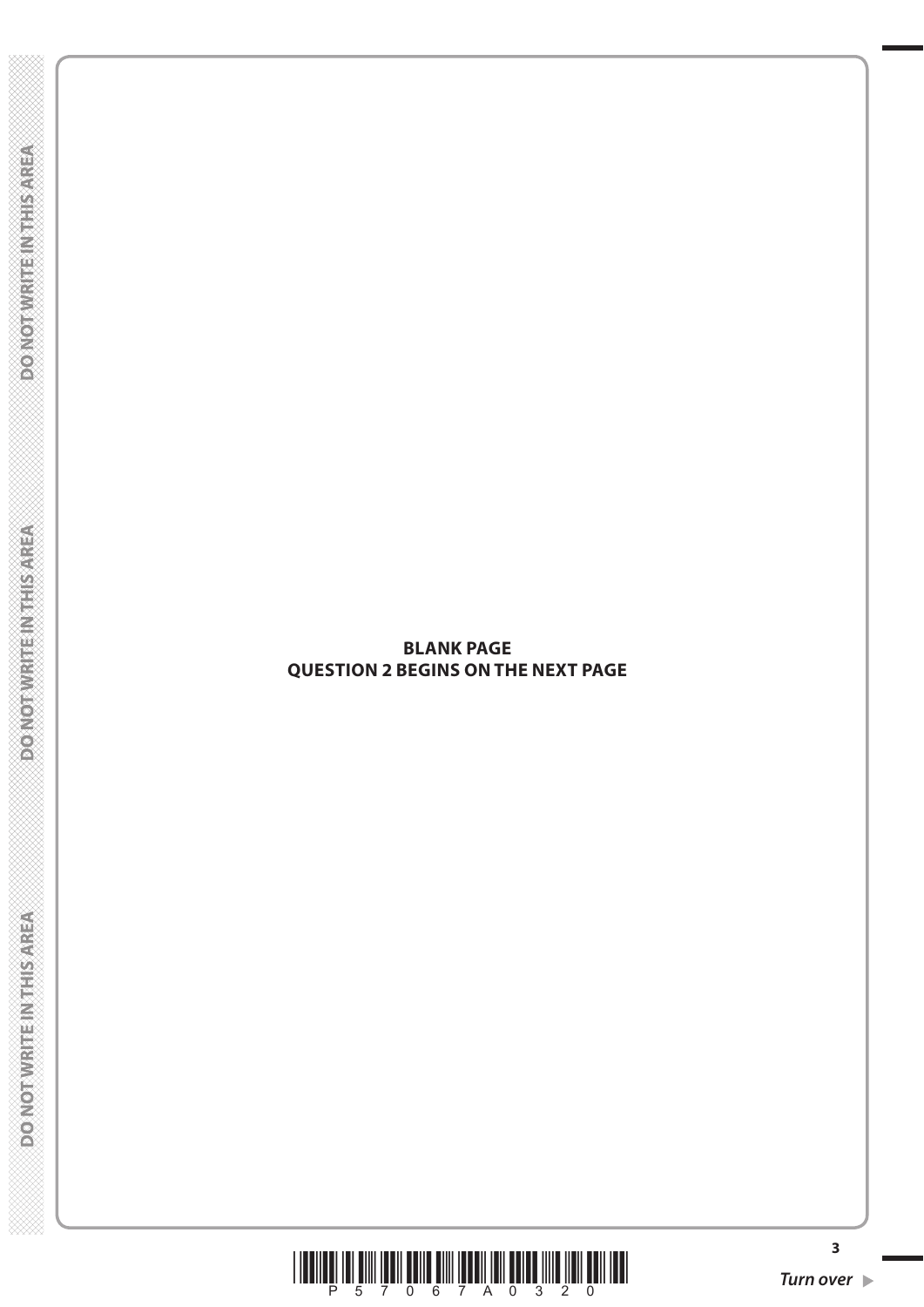**DO NOTWRITE MITTERAREA** 

DO NOTWRITE IN THIS AREA

## **Tourist Information**

**2** Mr Li has recently arrived in Shanghai and has gone into the tourist information office.

What does he say?

Listen to the recording and complete the sentences by putting a cross  $\boxtimes$  in the correct box for each question.

**Example:** Mr Li has gone there to...

| $\times$    | A book a hotel.                 |
|-------------|---------------------------------|
| X           | <b>B</b> buy a map.             |
| $\times$    | <b>C</b> board the airport bus. |
| $\boxtimes$ | <b>D</b> ask for help.          |

(i) Mr Li is looking for somewhere to eat because the restaurant in his hotel…

| $\mathbb{R}$ | A is shut.                         |
|--------------|------------------------------------|
| ÞЗ           | <b>B</b> serves terrible food.     |
| X            | C is too expensive.                |
| $\times$     | <b>D</b> only serves Western food. |

(ii) Mr Li likes to eat…

|                | A fish.              |
|----------------|----------------------|
| DК             | <b>B</b> spicy food. |
| $>\frac{1}{2}$ | C vegetarian food.   |
|                | <b>D</b> duck.       |

(iii) The lady recommends going to Suzhou because it is…

| DE C | A beautiful.                 |
|------|------------------------------|
| ÞЗ   | <b>B</b> easy to get around. |
| ÞЗ   | C easy to get to.            |
|      | <b>D</b> near.               |

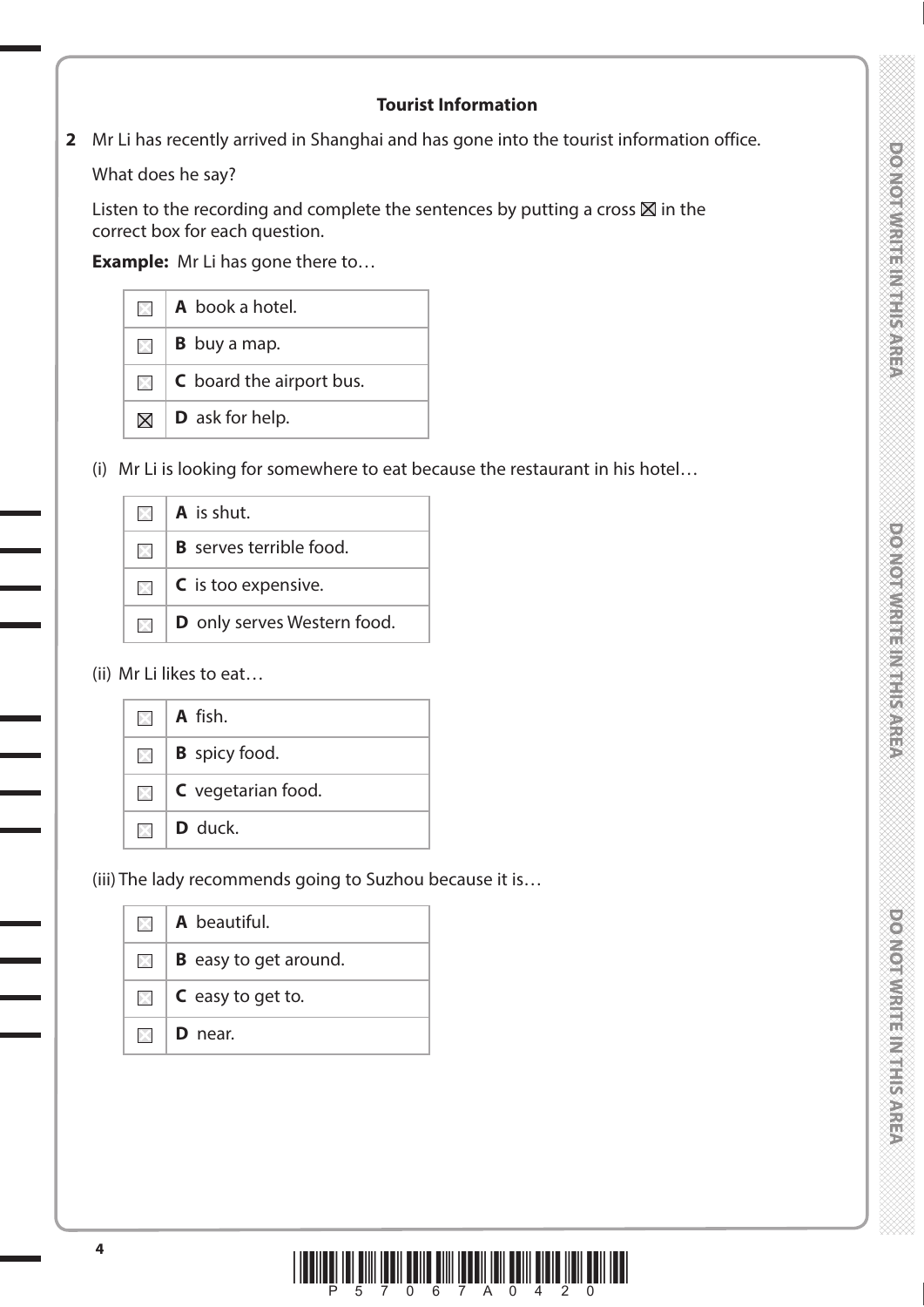### (iv) Mr Li should probably take…

| ÞЗ | <b>A</b> a sweater.   |
|----|-----------------------|
|    | <b>B</b> an umbrella. |
| ÞЗ | C sunglasses.         |
|    | $D$ a camera.         |

**(Total for Question 2 = 4 marks)**

**DO NOTIVE RESINTED AT 2** 

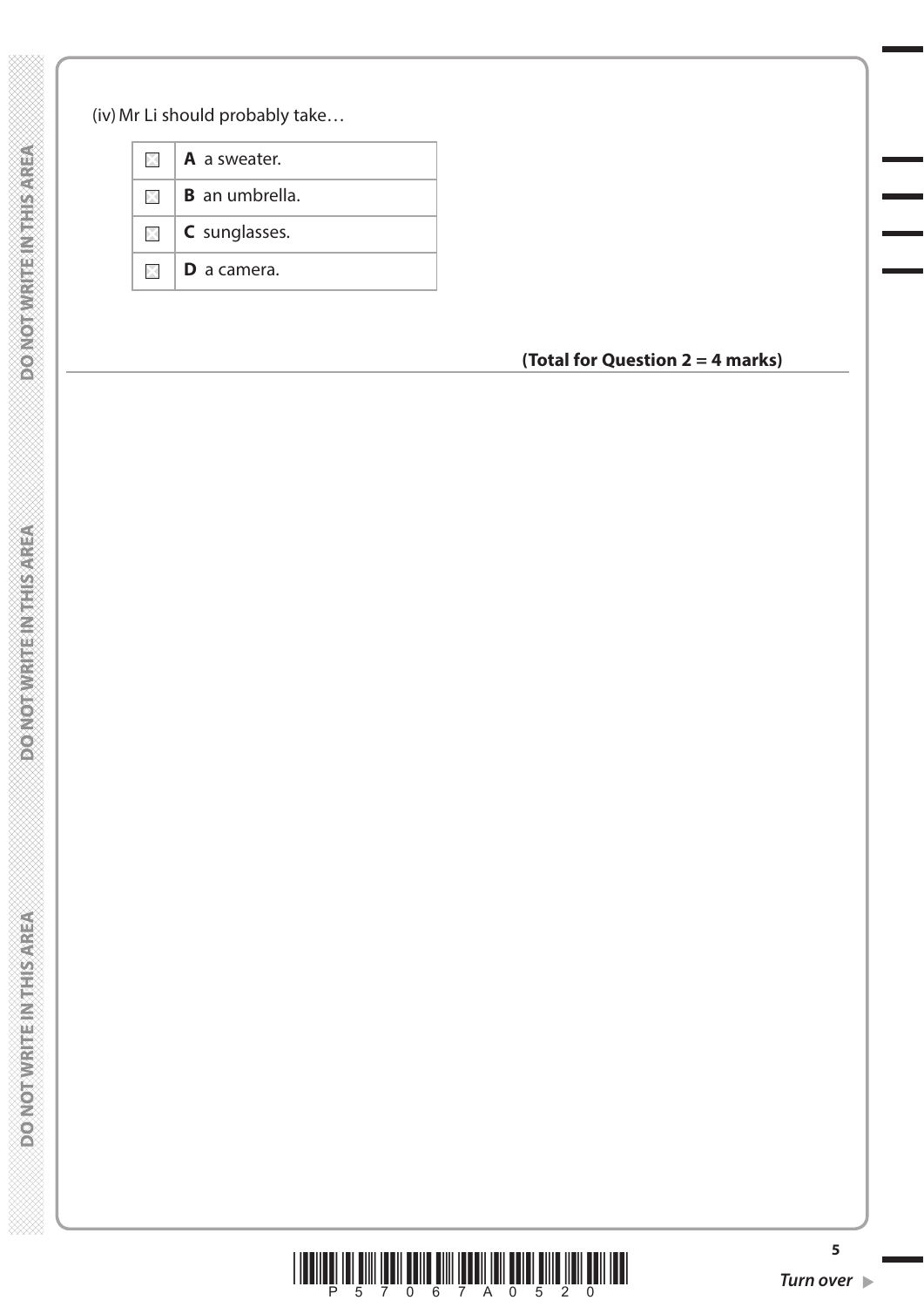**(3)**

# **DONORWRITE MITTLEARER**

# DO NOT WRITE IN THIS AREA

## **An inspiring school**

**3** You are listening to a podcast made by a female student in China.

What does she say?

Listen to the recording and put a cross  $\boxtimes$  in each one of the **three** correct boxes.

| <b>Example</b> | The head teacher thinks our planet is very precious.                     | $\boxtimes$ |
|----------------|--------------------------------------------------------------------------|-------------|
| A              | The environment is everybody's problem.                                  | X           |
| B              | When it is cloudy the school has no power.                               | ÞК          |
| C              | No student comes to school by car.                                       | $\times$    |
| D              | No plastic cups are allowed in the dining hall.                          | ÞК          |
| Е              | Coffee is not available in the dining hall.                              | $\times$    |
| F              | The head teacher is trying to persuade the staff not to drive to school. | $\times$    |
| G              | The speaker does not agree with the head teacher's actions.              |             |

### **(Total for Question 3 = 3 marks)**

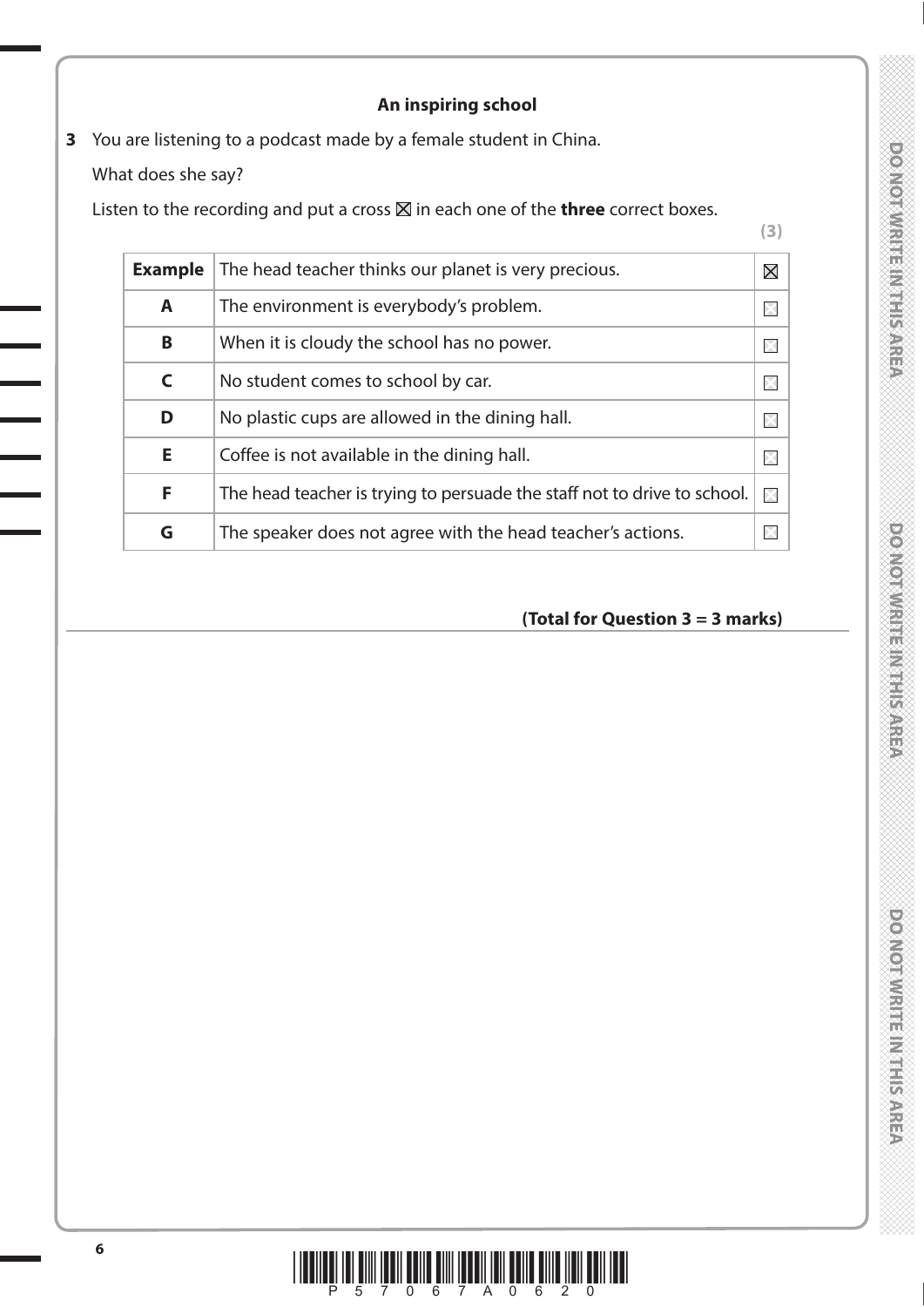#### **Jobs**

**4** Baoming is talking about jobs held by himself and other people he knows.

 Listen to the recording and choose from the following: **well paid**, **boring**, **important**  and **poorly paid** to complete the sentences. Each word can be used more than once.

| <b>Example:</b> Baoming has a _________ poorly paid ________ job.                                                                                                                                                                                                                             |     |
|-----------------------------------------------------------------------------------------------------------------------------------------------------------------------------------------------------------------------------------------------------------------------------------------------|-----|
| (a) His job is also __________________________________.                                                                                                                                                                                                                                       |     |
|                                                                                                                                                                                                                                                                                               |     |
| (c) His father thinks his own job is $\frac{1}{2}$ = $\frac{1}{2}$ = $\frac{1}{2}$ = $\frac{1}{2}$ = $\frac{1}{2}$ = $\frac{1}{2}$ = $\frac{1}{2}$ = $\frac{1}{2}$ = $\frac{1}{2}$ = $\frac{1}{2}$ = $\frac{1}{2}$ = $\frac{1}{2}$ = $\frac{1}{2}$ = $\frac{1}{2}$ = $\frac{1}{2}$ = $\frac{$ | (1) |
|                                                                                                                                                                                                                                                                                               |     |
|                                                                                                                                                                                                                                                                                               |     |
|                                                                                                                                                                                                                                                                                               |     |

**(Total for Question 4 = 5 marks)**



**7**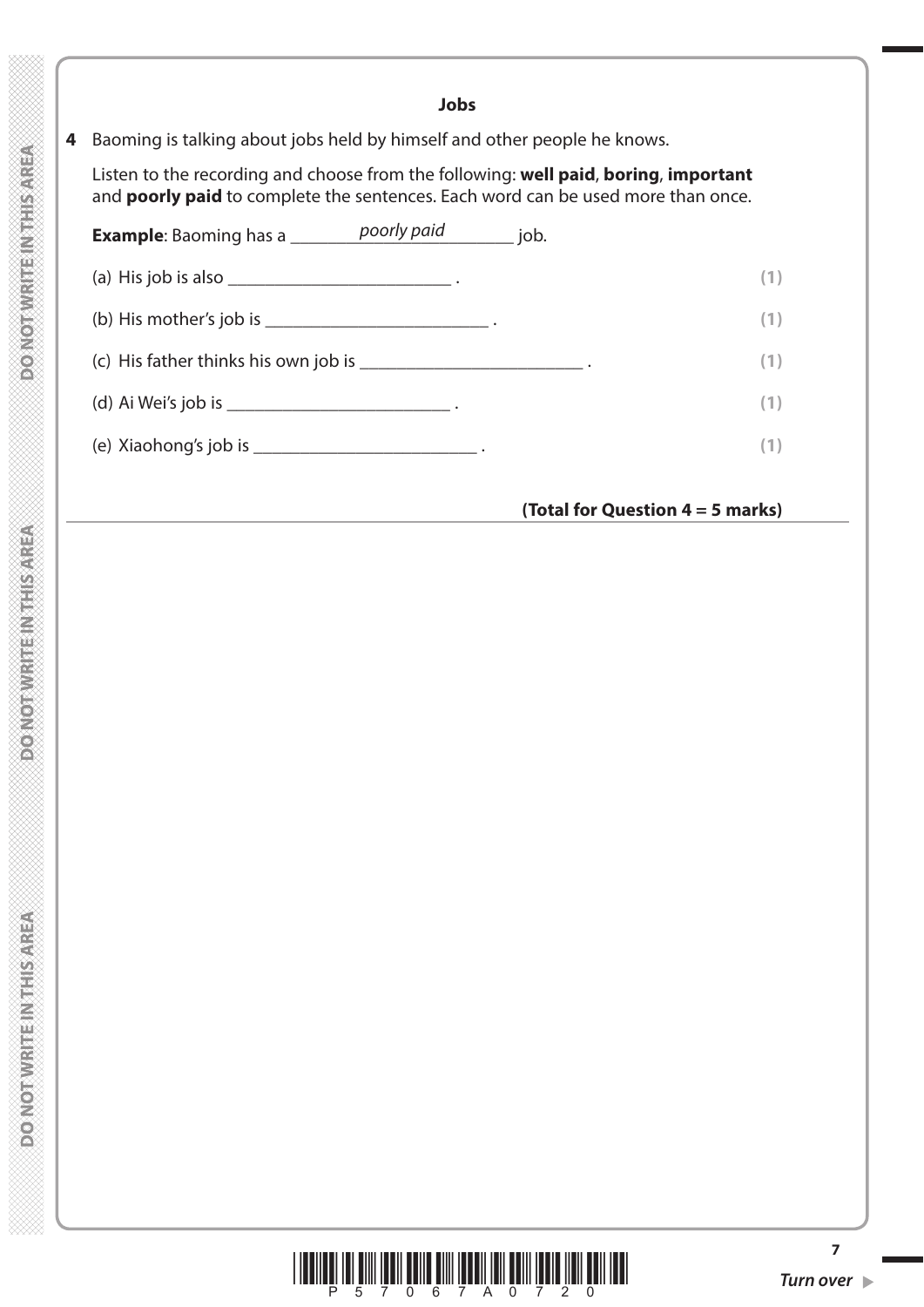# DO NOT WRITE IN THIS AREA

### **Summer travels**

**5** A journalist is interviewing university students on their campus in Nanjing.

What do they say?

Listen to the recording and put a cross  $\boxtimes$  in the correct box for each question.

 **Example:** At the time of the interview it is…

| $\times$ | <b>A</b> March.                   |
|----------|-----------------------------------|
|          | $\boxtimes$   <b>B</b> September. |
|          | $\boxtimes$   C July.             |
|          | $\Box$ <b>D</b> January.          |

(i) The first student is likely to travel…

|               | $\blacksquare$   A within China. |
|---------------|----------------------------------|
| $\boxtimes$ 1 | <b>B</b> within Asia.            |
|               | $\Box$   <b>C</b> to Europe.     |
| $\times$      | <b>D</b> to America.             |

(ii) Ma Tian thinks that foreign travel…

| ×            | A supports his sense of independence.                  |
|--------------|--------------------------------------------------------|
| X.           | <b>B</b> helps to improve his foreign language skills. |
| $\times$     | C will be useful for his future career.                |
| $\mathbb{R}$ | <b>D</b> helps him to appreciate his family more.      |

(iii) Tingting thinks that foreign travel can at times be…

| $\mathsf{R}^-$ | <b>A</b> lonely.        |
|----------------|-------------------------|
| $\times$ 1     | <b>B</b> exhausting.    |
| $\times$ 1     | <b>C</b> disappointing. |
| $\times$ 1     | <b>D</b> boring.        |

#### **(Total for Question 5 = 3 marks)**

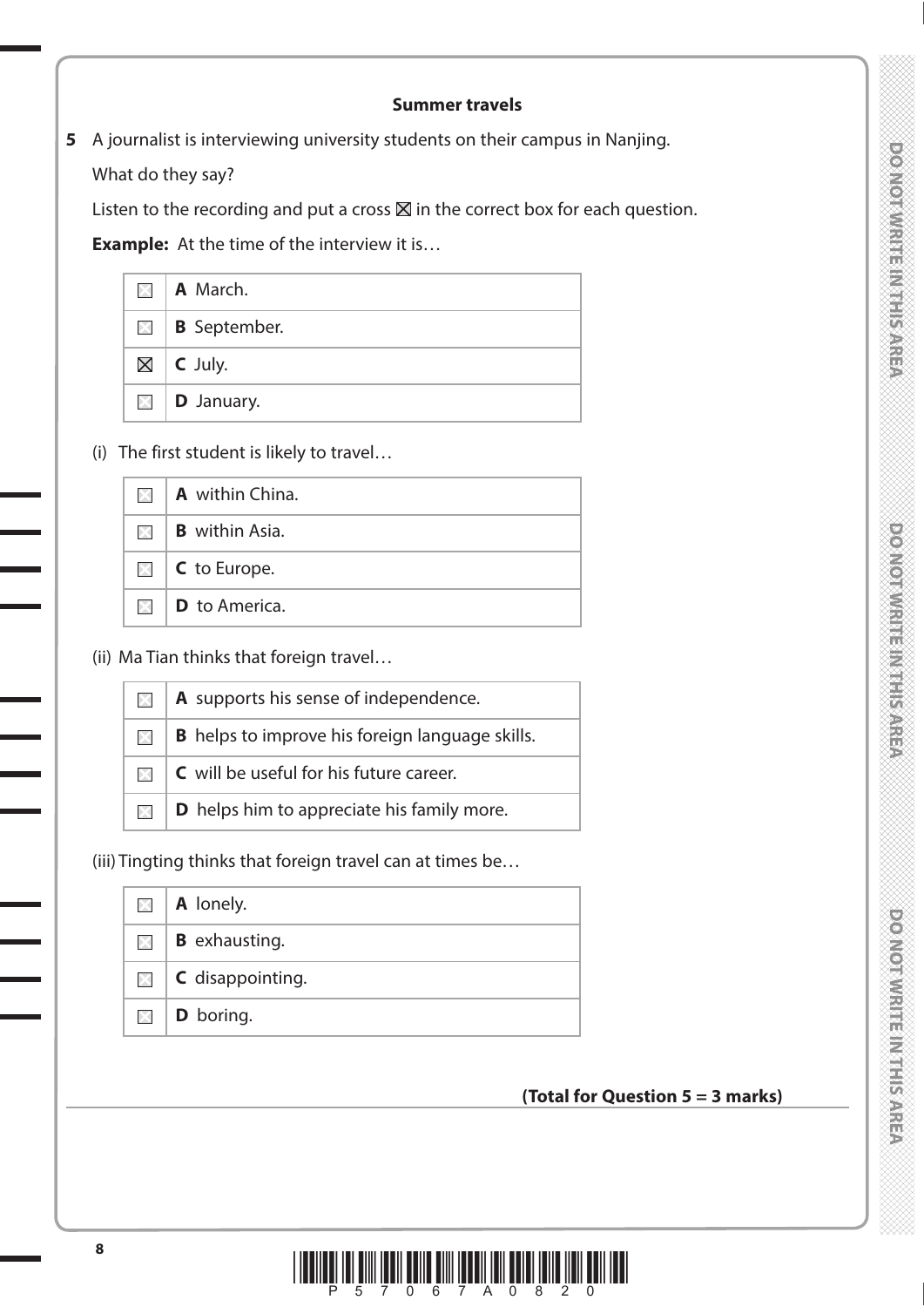| <b>New technology</b><br>You hear this podcast made by a Chinese student who has returned from living abroad. |     |
|---------------------------------------------------------------------------------------------------------------|-----|
| Listen to the podcast and answer the following questions in English.                                          |     |
| (a) How do we know the speaker is not obsessed with her phone?                                                | (1) |
| (b) Why do some young Chinese people play games on their phones every day?                                    | (1) |
| (c) Why did her friends laugh at her?                                                                         | (1) |
| (d) What aspect of the new technology does she find worrying?                                                 | (1) |
| (e) What might China be the first country in the world to achieve?                                            | (1) |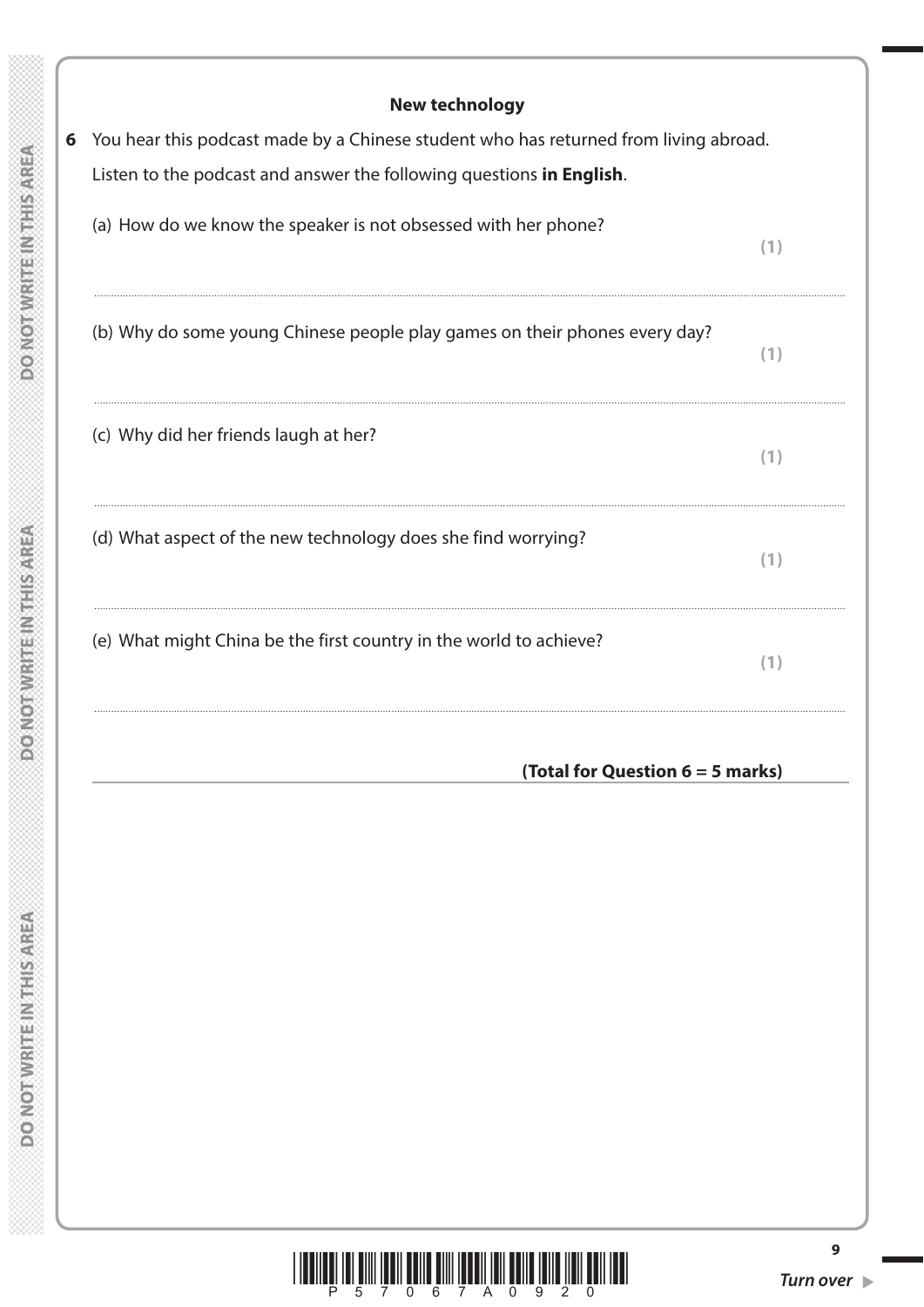| (1)                              |
|----------------------------------|
| (1)                              |
| (1)                              |
| (1)                              |
| (1)                              |
| (Total for Question 7 = 5 marks) |
|                                  |
|                                  |

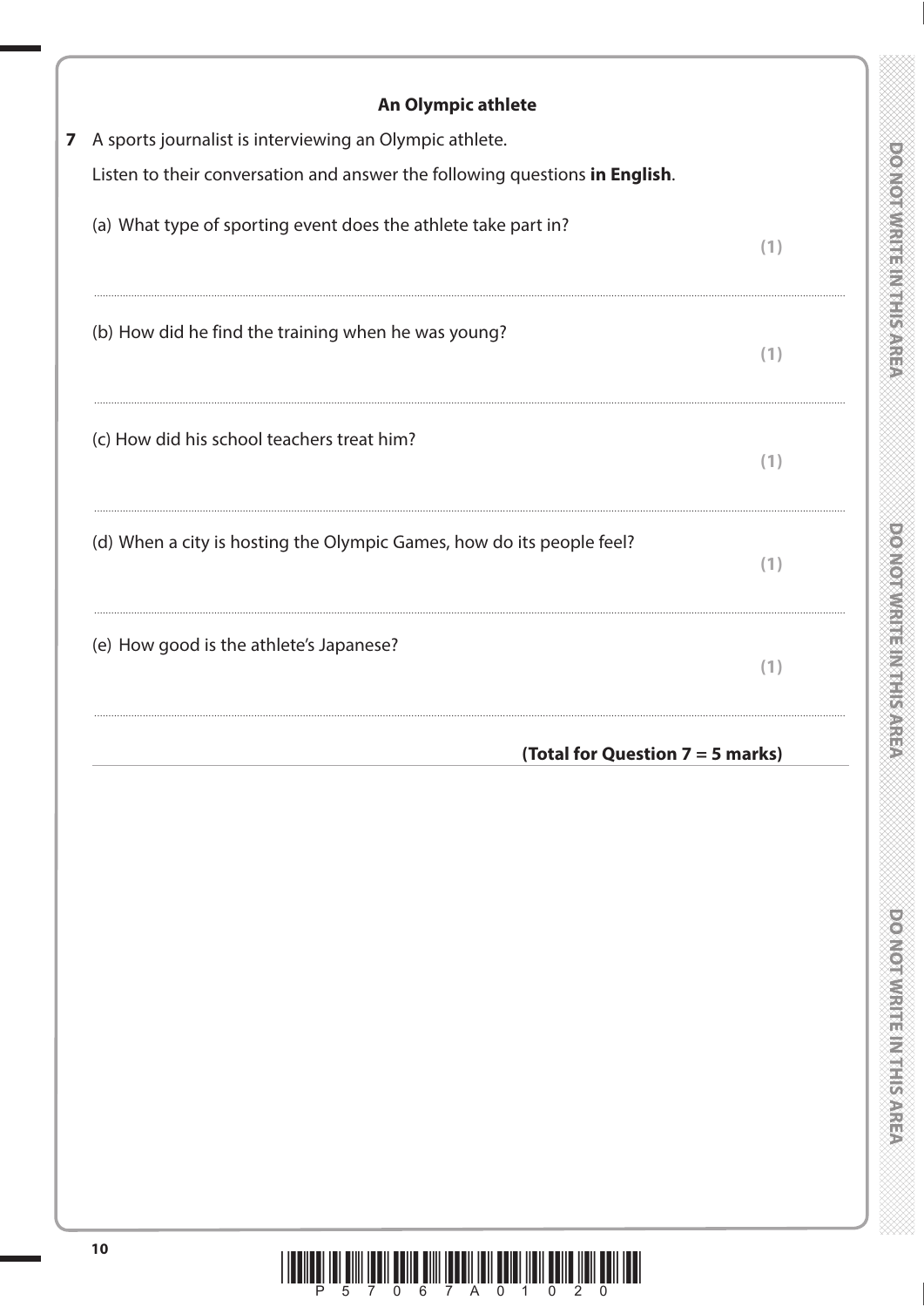#### **BLANK PAGE QUESTION 8 BEGINS ON THE NEXT PAGE**

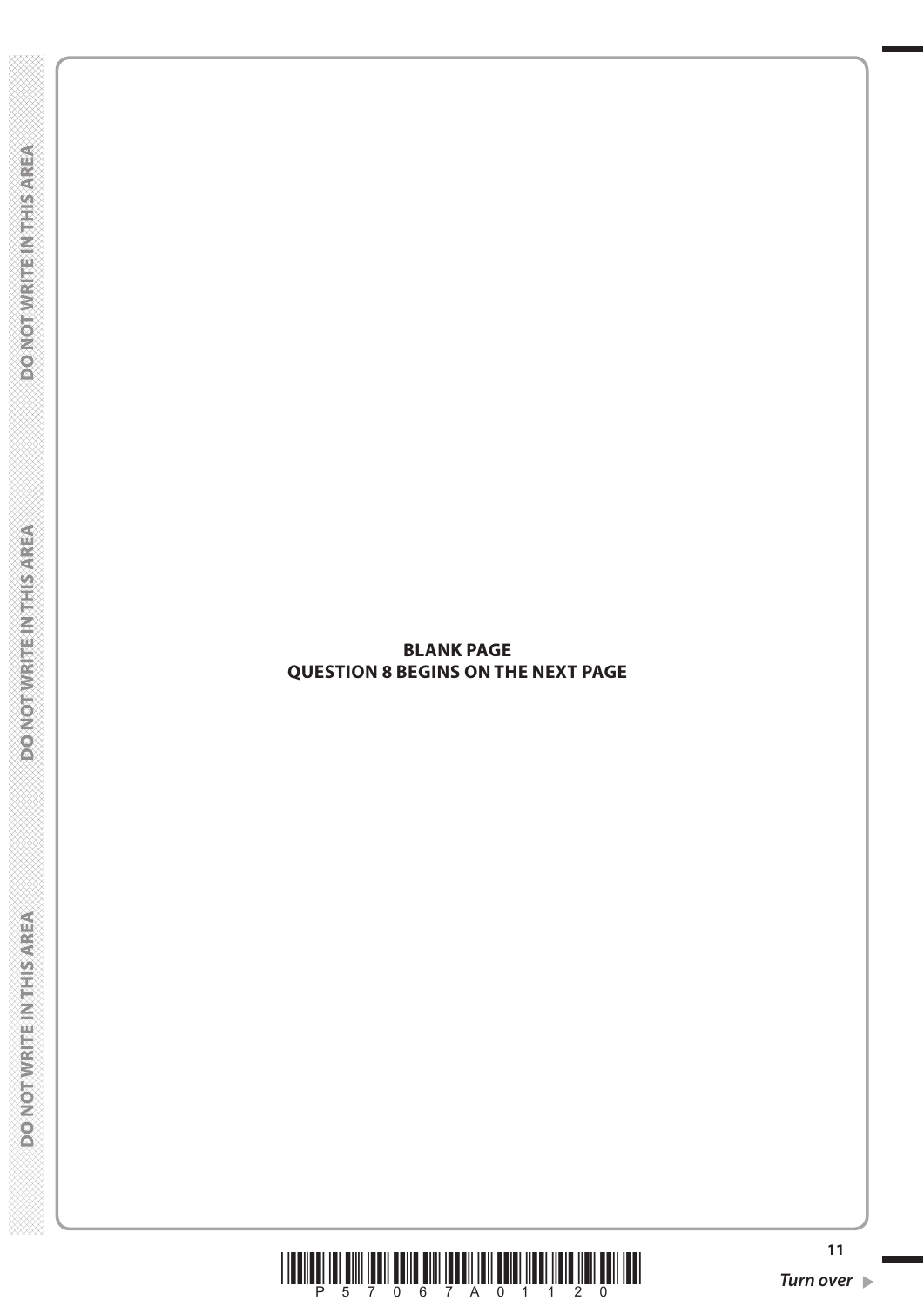## DO NOT WRITE IN THIS AREA

#### **School improvements!**

**8** You hear a group of students discussing what they would change at their respective schools.

Listen to the recording and put a cross  $\boxtimes$  in the correct box for each question.

**Example:** The standard of their teachers is something that they all...

| $\mathbb{X}$ | <b>A</b> find too low.                |
|--------------|---------------------------------------|
| $\times$     | <b>B</b> think has improved recently. |
| $\boxtimes$  | C agree on.                           |
| $\times$     | D find difficult to judge.            |

#### **Part (a)**

(i) Dawei would like…

|              | A not to have to wear school uniform.               |
|--------------|-----------------------------------------------------|
| $\mathbb{R}$ | <b>B</b> to make yellow socks part of the uniform.  |
|              |                                                     |
|              | <b>D</b> to be allowed to wear more varied colours. |

#### (ii) At school Anna's friend wears…

| $\mathbb{R}$ | <b>A</b> what she wants.                            |
|--------------|-----------------------------------------------------|
| ×            | <b>B</b> an attractive uniform.                     |
| $\mathbb{R}$ | $\mathsf{C}$ an expensive uniform.                  |
| $\times$     | $\vert$ <b>D</b> a uniform with trousers for girls. |

(iii) Ma Tian thinks the unisex toilets are…

| $\times$ 1 | A modern.                             |
|------------|---------------------------------------|
|            | $\mathbb{Z}$   <b>B</b> popular.      |
|            | $\blacksquare$   <b>C</b> attractive. |
| $\times$   | <b>D</b> dirty.                       |

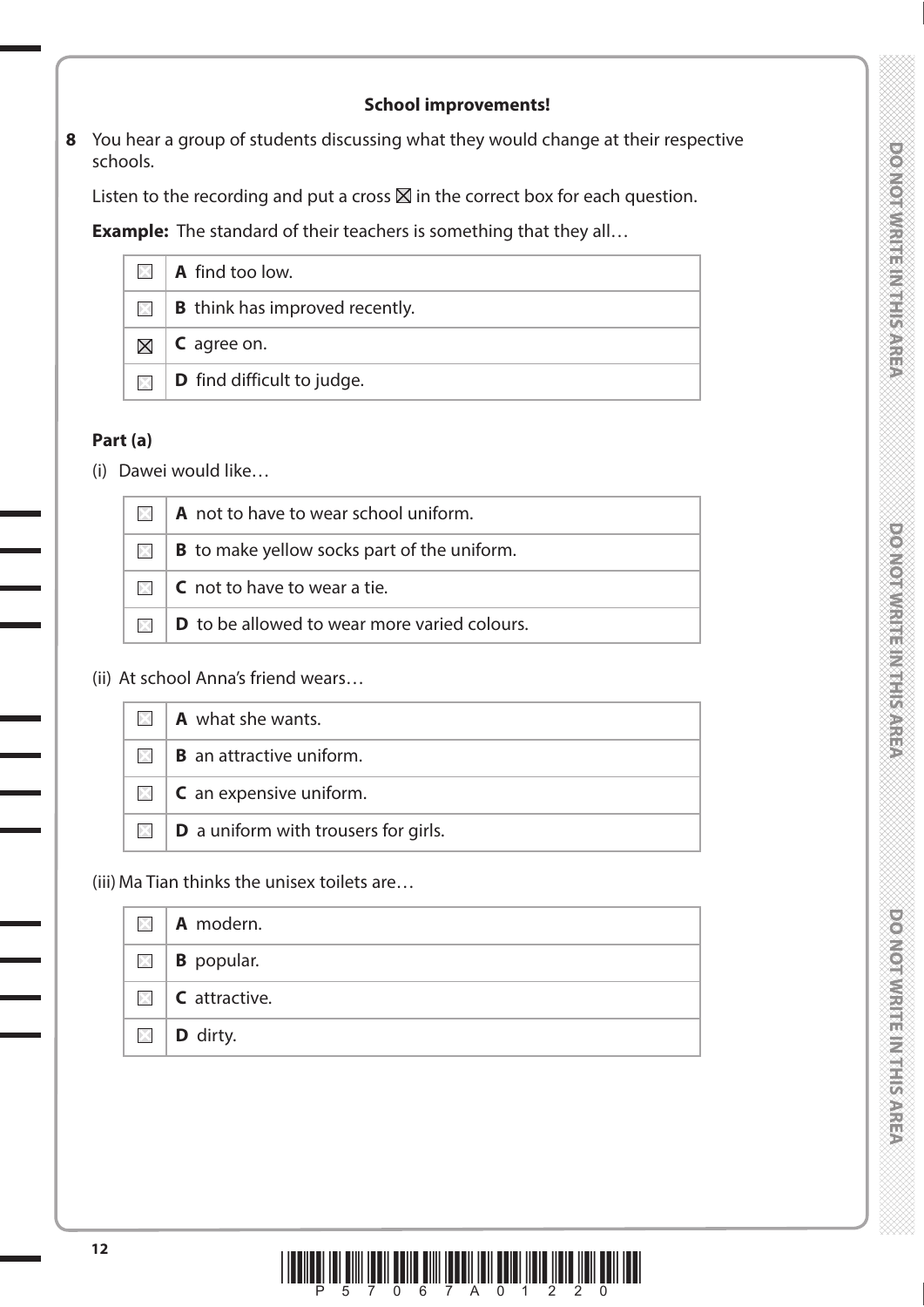## **Part (b)**

(i) The girl's school canteen serves only vegan food…

| $\mathbb{R}$ | A to keep prices down.                                           |
|--------------|------------------------------------------------------------------|
| ÞЯ           | $\vert$ <b>B</b> for health reasons.                             |
| ÞЗ           | $\mathsf{C}\mathsf{C}$ because of the founder's love of animals. |
| ÞЗ           | $\vert$ <b>D</b> because all the students are vegetarian.        |
|              |                                                                  |

(ii) Ma Tian has been told he can only continue his Chinese studies if…

|              | A they can find a teacher.                 |
|--------------|--------------------------------------------|
| ÞК           | <b>B</b> there are enough students.        |
| $\mathbb{R}$ | <b>C</b> he pays extra for the tuition.    |
|              | <b>D</b> the timetable can accommodate it. |

#### (iii) Anna…

| $\mathbb{X}^+$ | A has definitely decided to continue Chinese.                     |
|----------------|-------------------------------------------------------------------|
| $\mathbb{N}$ - | <b>B</b> is in the same situation as Ma Tian.                     |
|                | $\Box$ $\Box$ $\Box$ $\Box$ has not yet made her subject choices. |
| $\mathbb{E}$   | <b>D</b> has definitely decided not to continue Chinese.          |

### **(Total for Question 8 = 6 marks)**

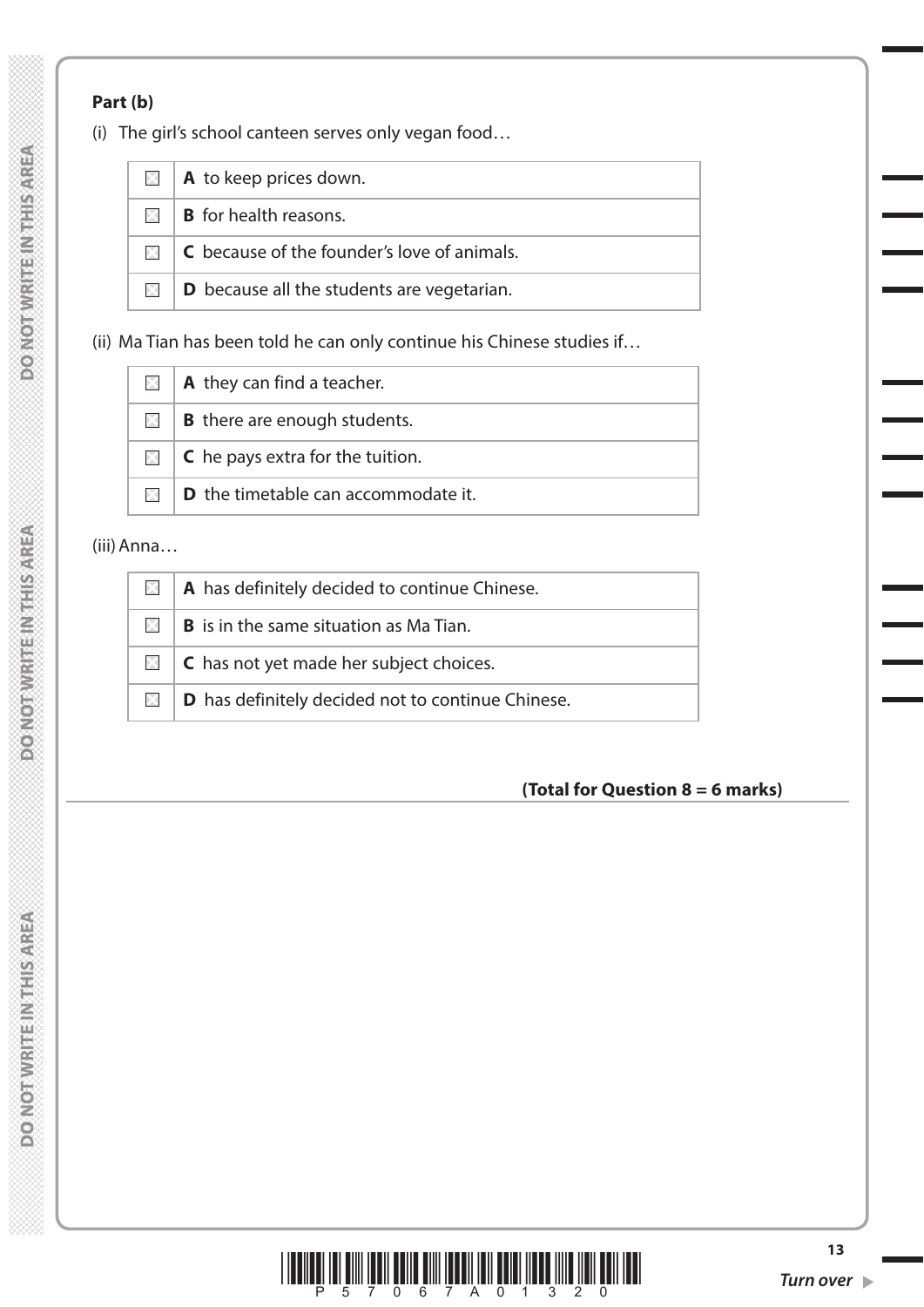| Listen to the conversation and answer the following questions in English.<br>Part (a)<br>According to the male student, what happens on Qingrenjie?<br>(i)<br>(ii) Which group of Nanjing university students is said to have started Guanggunjie?<br>(iii) How did this group of students feel? | (1) |
|--------------------------------------------------------------------------------------------------------------------------------------------------------------------------------------------------------------------------------------------------------------------------------------------------|-----|
|                                                                                                                                                                                                                                                                                                  |     |
|                                                                                                                                                                                                                                                                                                  |     |
|                                                                                                                                                                                                                                                                                                  |     |
|                                                                                                                                                                                                                                                                                                  | (1) |
|                                                                                                                                                                                                                                                                                                  | (1) |
| (iv) Why was 11th November chosen?                                                                                                                                                                                                                                                               | (1) |
| (v) Why is it difficult for the female student to explain what people do on this date?                                                                                                                                                                                                           | (1) |
| Part (b)                                                                                                                                                                                                                                                                                         |     |
| (i) What role did social media play in this story?                                                                                                                                                                                                                                               | (1) |
| (ii) How did 2009 mark a change in the way this day was celebrated?                                                                                                                                                                                                                              | (1) |

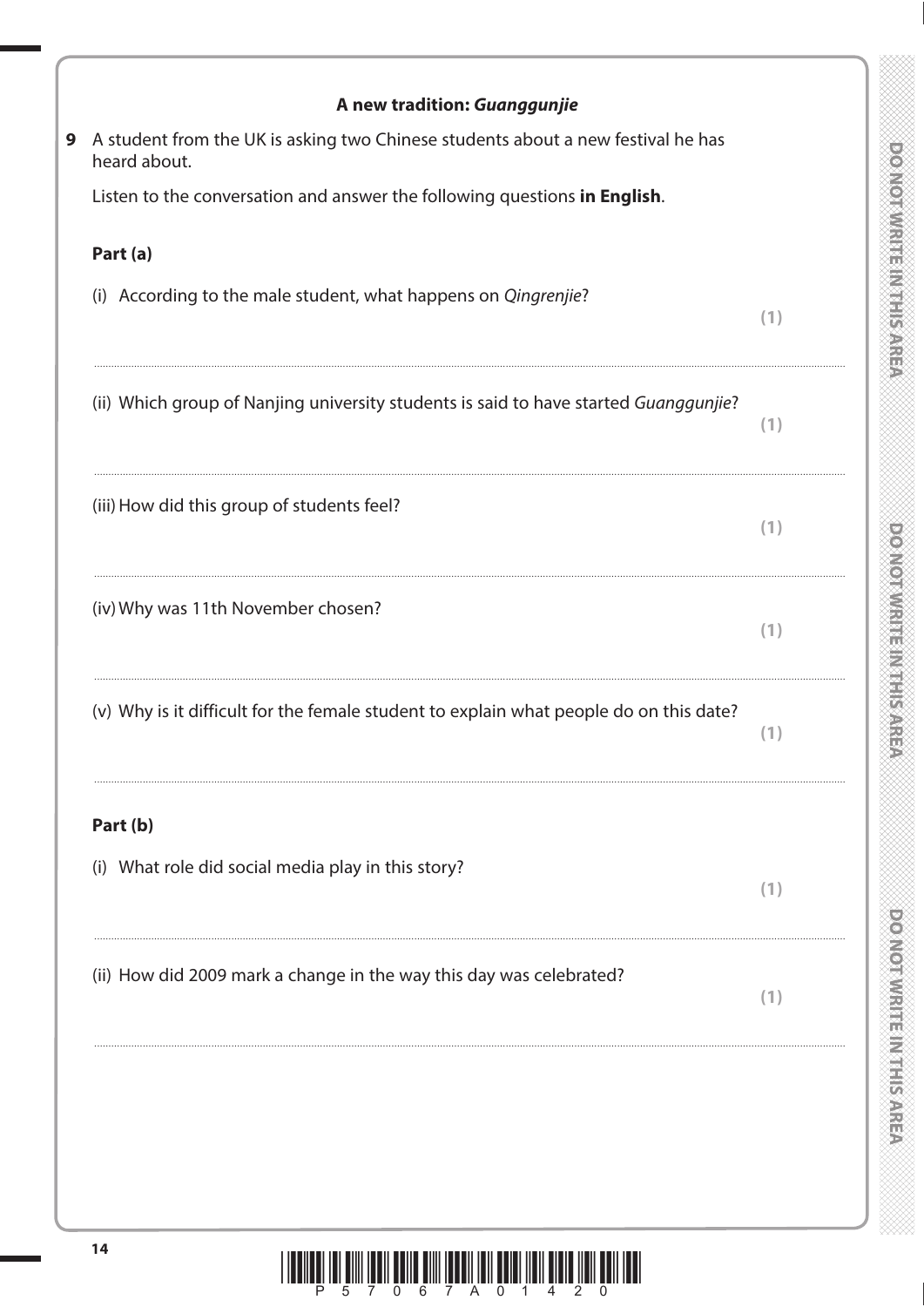**DOMOTAVRITE INTHIS AREA** 

(iii) Give two factors that show how enthusiastically the Chinese welcome this shopping opportunity.

 $(2)$ 

(iv) According to some, Guanggunjie has a harmful effect on what?

 $(1)$ 

### (Total for Question 9 = 10 marks)



 $15$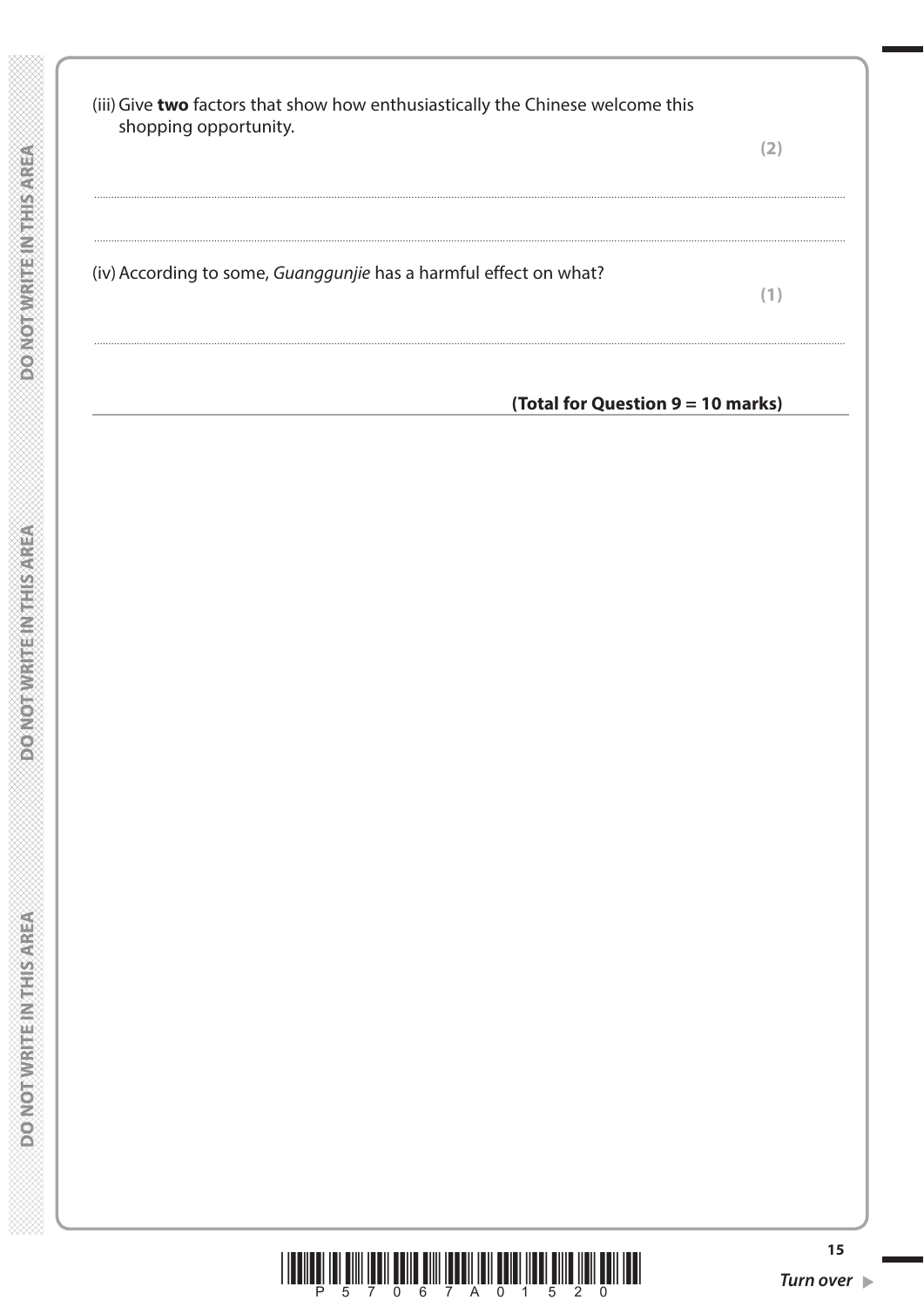**(2)**

**(2)**

DO NOT WRITE IN THIS AREA

**10** You hear a tour representative in Xi'an giving his welcome speech to a group of tourists.

Listen to his briefing and put a cross  $\boxtimes$  in each of the **two** correct boxes for each question.

#### (i) The tour representative…

| has not met the group before.                                   |  |
|-----------------------------------------------------------------|--|
| considers himself a native of Xi'an.                            |  |
| thinks the Terracotta Warriors are best viewed late in the day. |  |
| spent his early childhood in another part of the country.       |  |
| is proud of his knowledge of the city.                          |  |
| suggests the tourists do some internet research on Xi'an.       |  |
|                                                                 |  |

(ii) He…

| A  | offers a word of caution for those going to Huashan.                |  |
|----|---------------------------------------------------------------------|--|
| B  | thinks a successful visit to 'snack street' depends on the weather. |  |
| C  | can recommend some good restaurants.                                |  |
| D  | feels the main tourist sites have little to recommend them.         |  |
| Е. | thinks there is nothing for vegetarians to enjoy.                   |  |

## **(Total for Question 10 = 4 marks)**

### **TOTAL FOR PAPER = 50 MARKS**

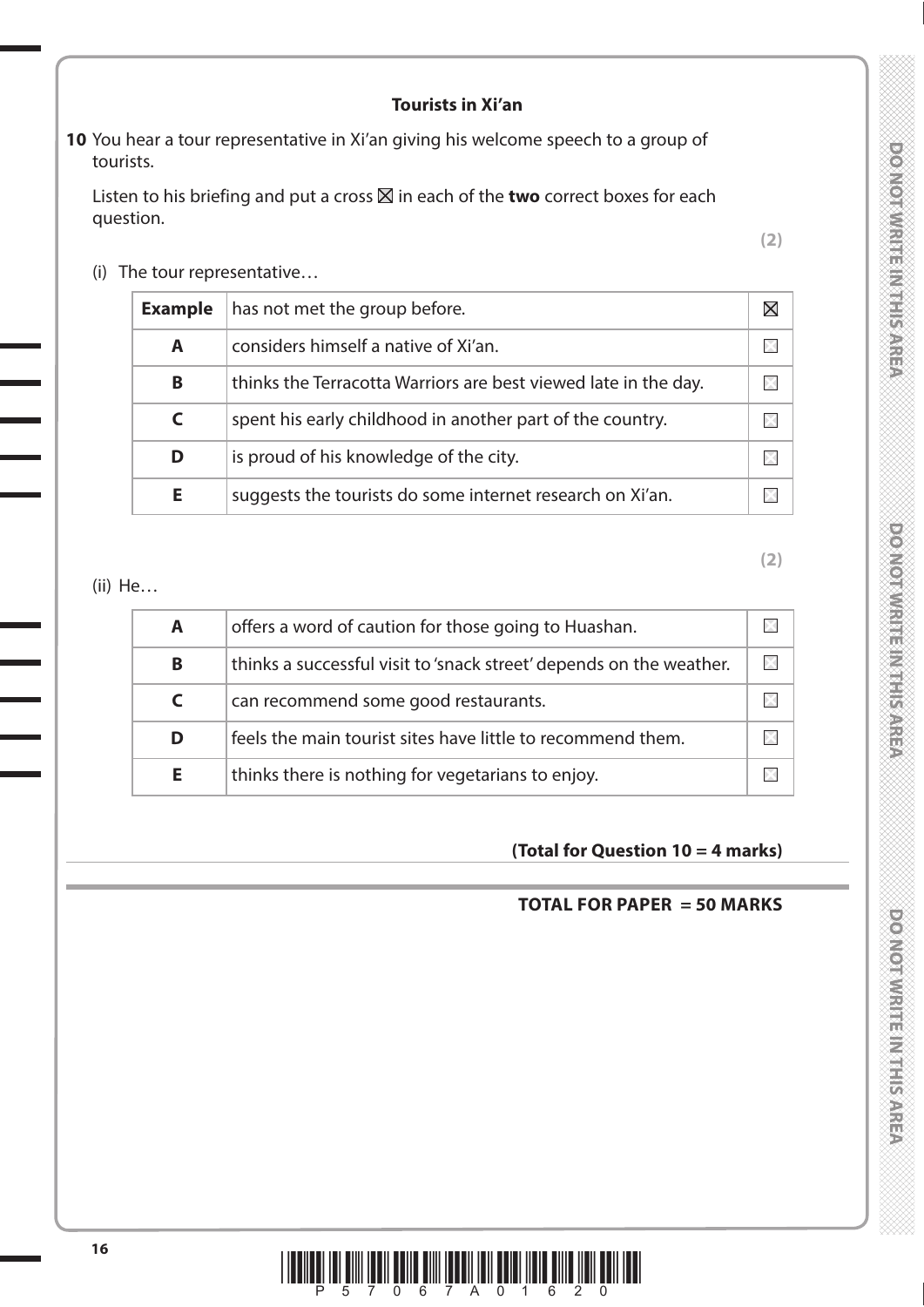**BLANK PAGE**

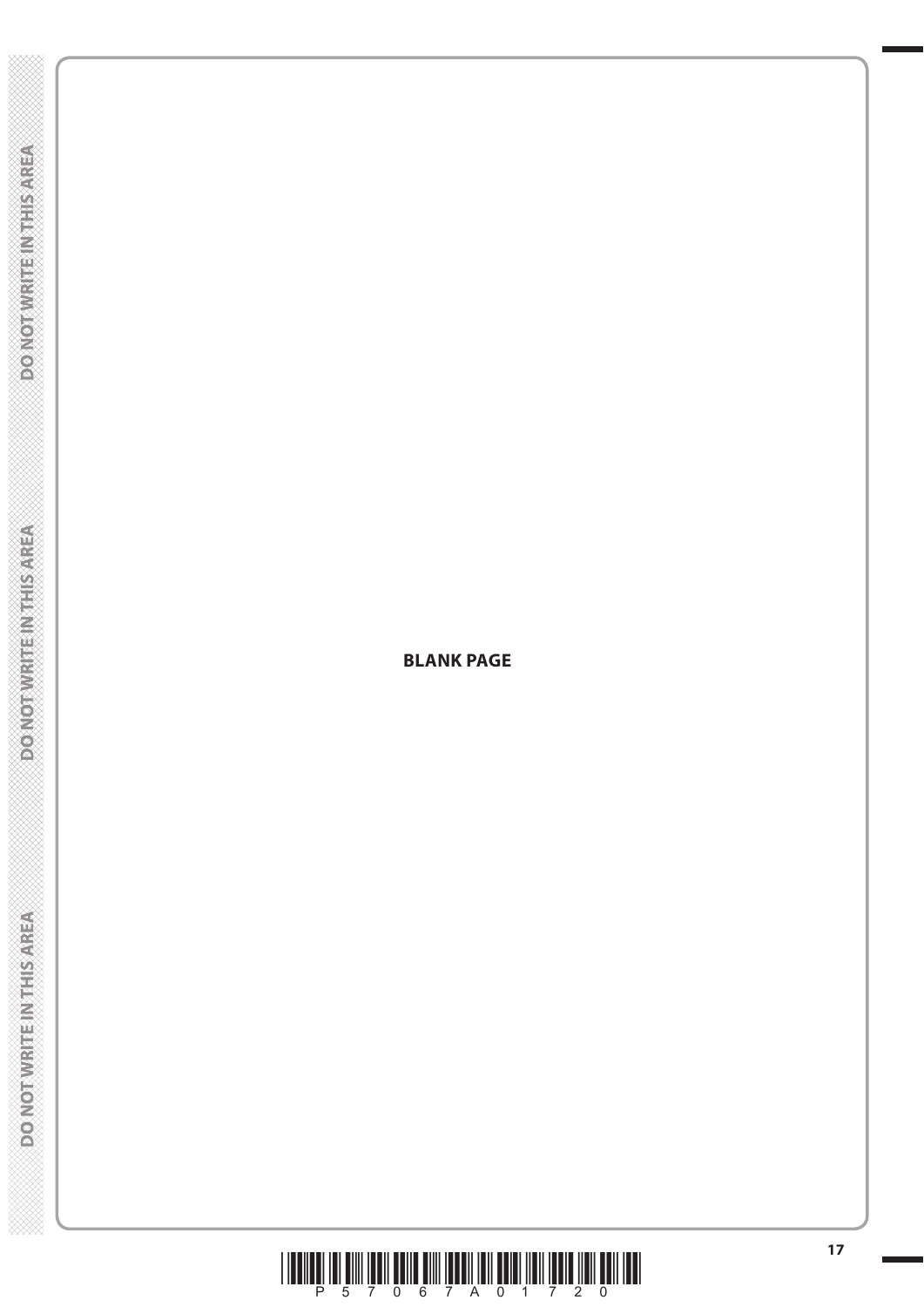

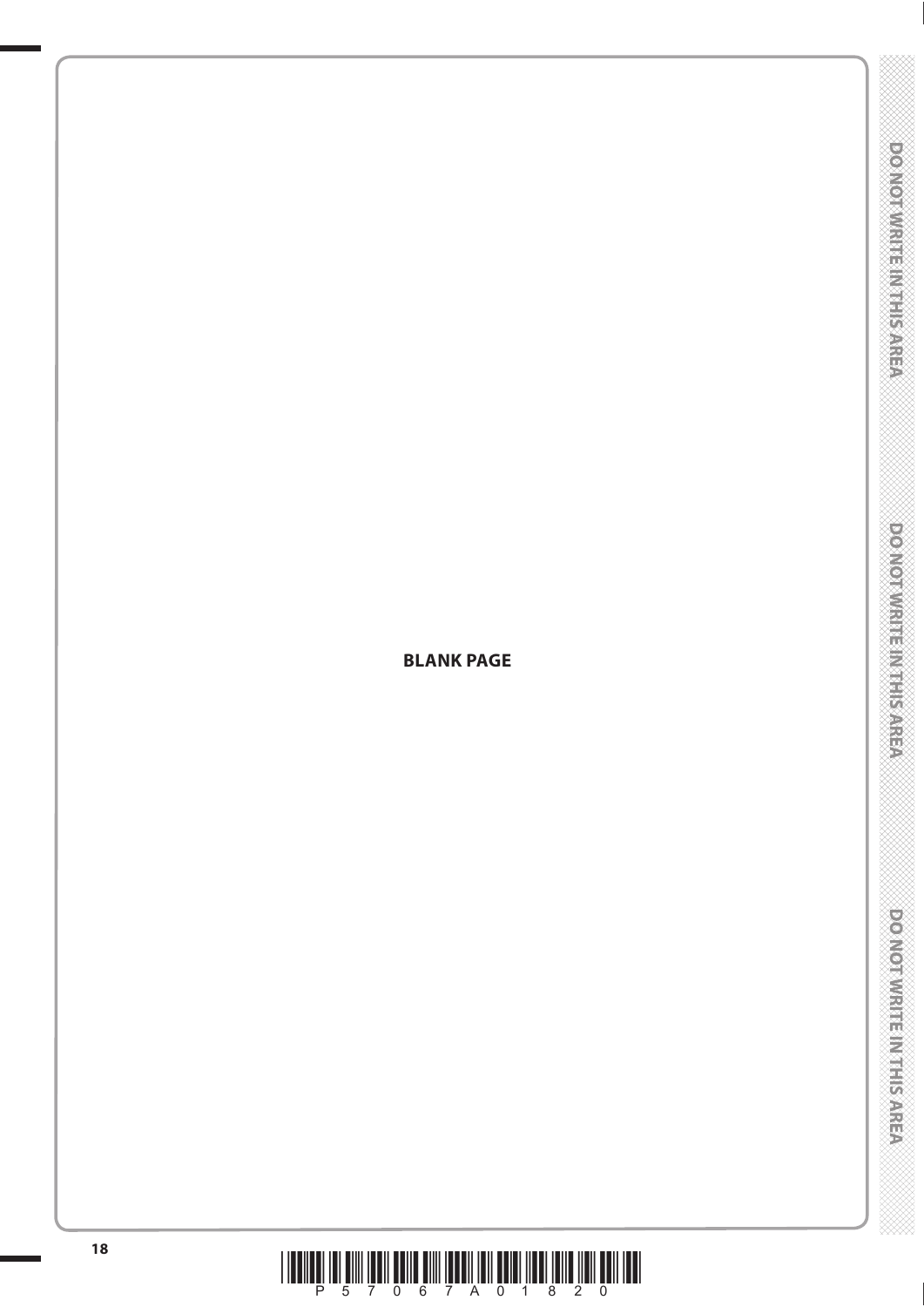**BLANK PAGE**